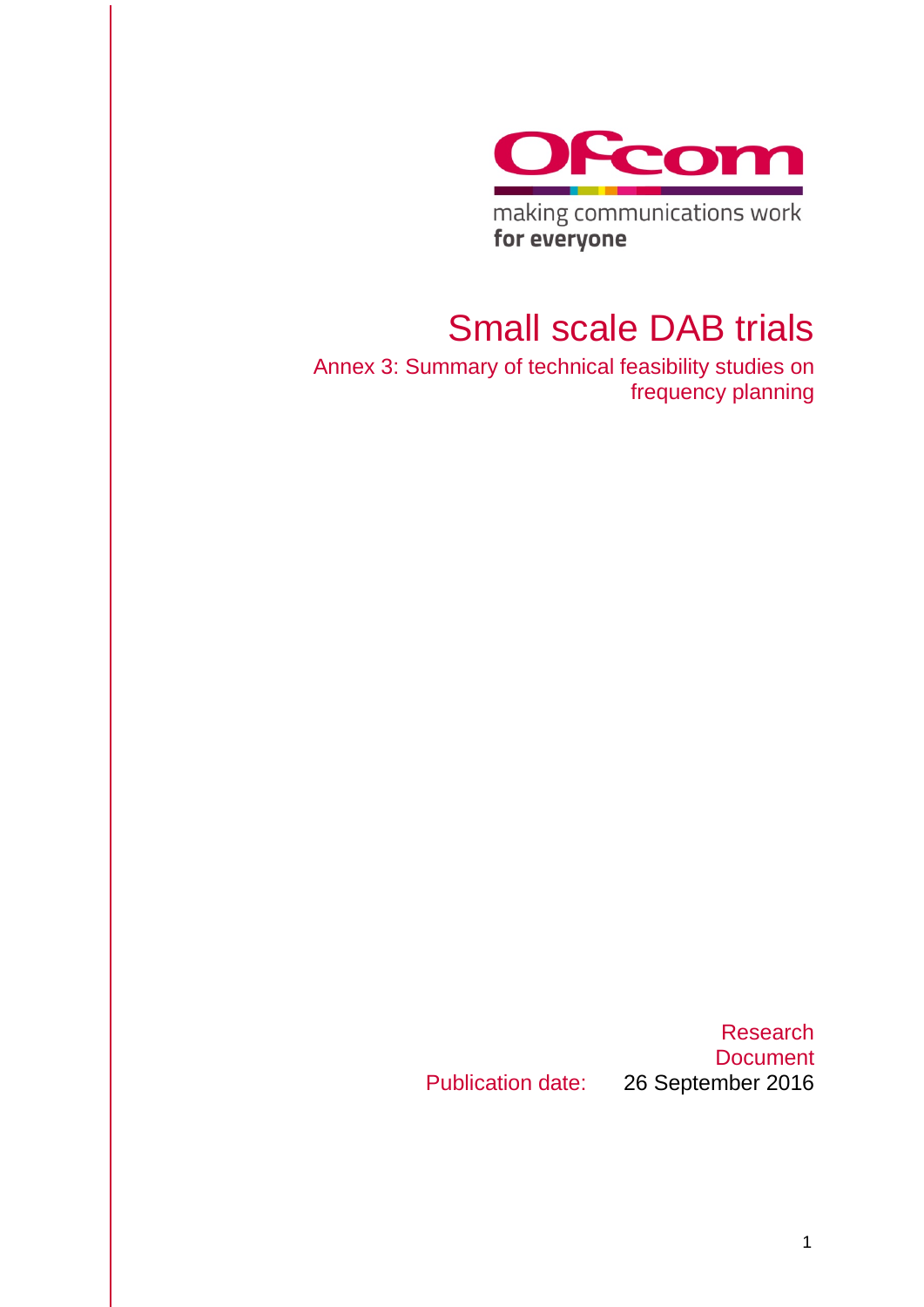# **Contents**

## Section **Page 2018**

1 [Summary of frequency planning studies](#page-2-0) 3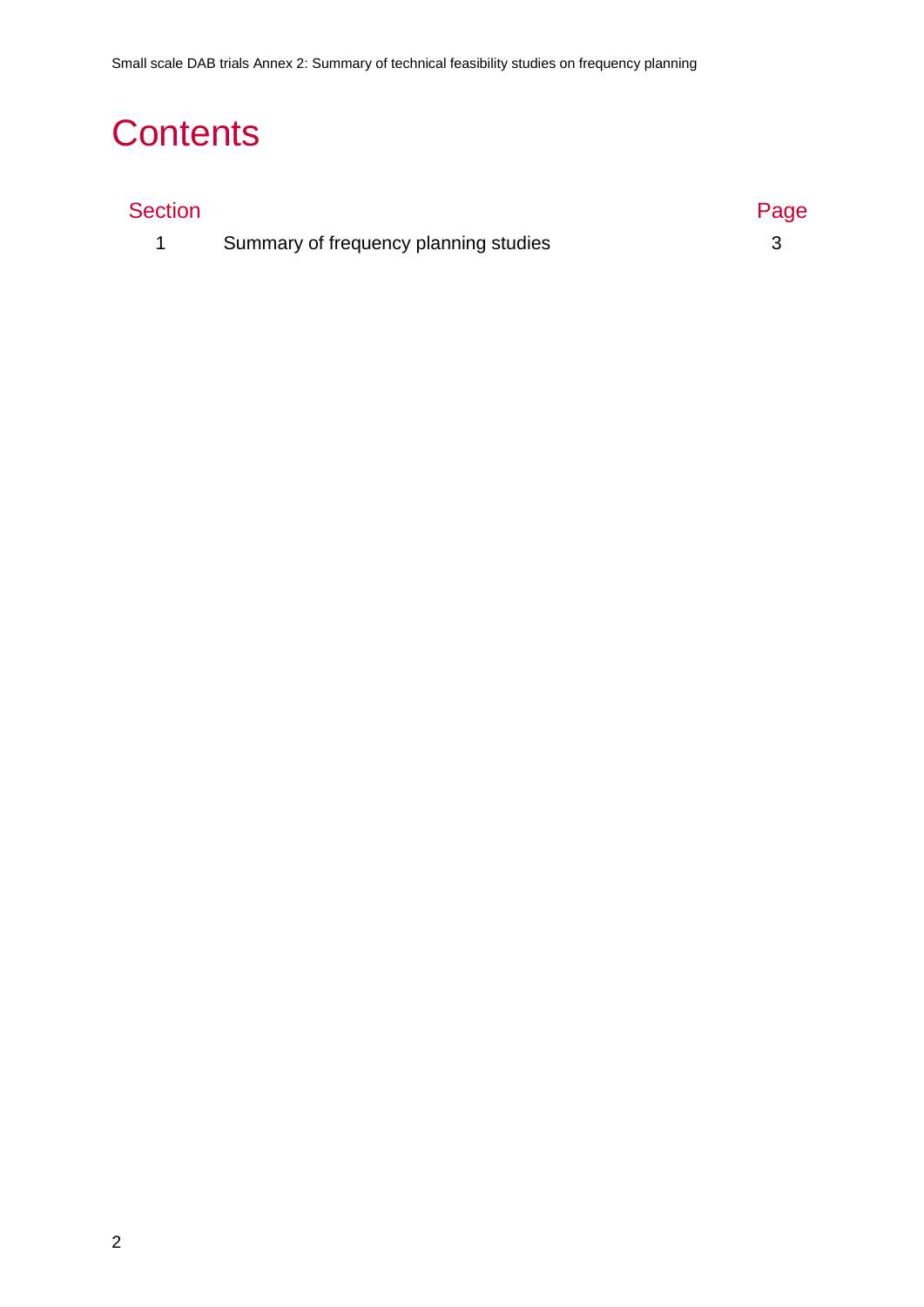# <span id="page-2-0"></span>**Summary of frequency planning studies**

## **Frequency availability is key to deployment of small scale DAB**

- 1.1 A key technical enabler of the current small scale DAB trials and for any wider rollout of small scale DAB in the future – is that a suitable quantity, and type, of transmission spectrum needs to be available for small scale use.
- 1.2 Work carried out for the DCMS Digital Radio Action Plan (DRAP) during 2011 indicated that coverage of the existing local DAB layer was interference limited (i.e. the coverage of a specific multiplex tends to be limited by interference from other multiplexes using the same frequency elsewhere) rather than being noise limited (i.e. where the coverage area extends to where the signal level drops below the level of noise inherent in receivers).

## **An initial study indicated that additional spectrum will be required**

- 1.3 When small scale DAB was first being considered, it quickly became apparent that additional spectrum would be required to accommodate the new services. We therefore took the opportunity to carry out an initial study to identify the potentially available spectrum for small scale DAB in the Manchester area (which is an area where there is a high level of demand from community radio, and where changes to the frequencies used by the existing local DAB multiplexes were also being planned).
- 1.4 The purpose of the Manchester study was to quantify what spectrum was available, and how many small local and community services in digital form this spectrum resource might support. We assumed that existing transmission sites would be used, and that these would form a number of single frequency networks (SFNs). We found that, overall, fewer sites would be required for DAB than for analogue radio, although slightly higher powers were proposed from each site (50 or 100 watts ERP for DAB rather than the 25 watts ERP typically used by analogue community radio services).
- 1.5 Three blocks of spectrum were identified as being of potential use in the Manchester area, and these would have accommodated the existing analogue services. However, it was also apparent that these frequencies were the only ones available over a wider area which included Liverpool, Preston and Stoke-on-Trent, and that more spectrum would therefore be required to implement small scale DAB across the wider region.

## **Some spectrum in Band III is very lightly used at present**

1.6 In order to facilitate the small scale DAB trials, Ofcom carried out separate technical work to identify whether additional spectrum could be made available. All modern DAB receivers are able to tune to a band of spectrum between approximately 174 MHz and at least 230 MHz (also known as blocks 5A to 12D) within VHF Band III, which is internationally allocated to broadcasting. With agreement from most neighbouring countries, the UK also uses Band III spectrum for private business radio services (also known as Private Mobile Radio, or PMR). These services were introduced to the band following the closure of the UK's VHF television services in the 1980s. In addition, other counties also use the band for other secondary services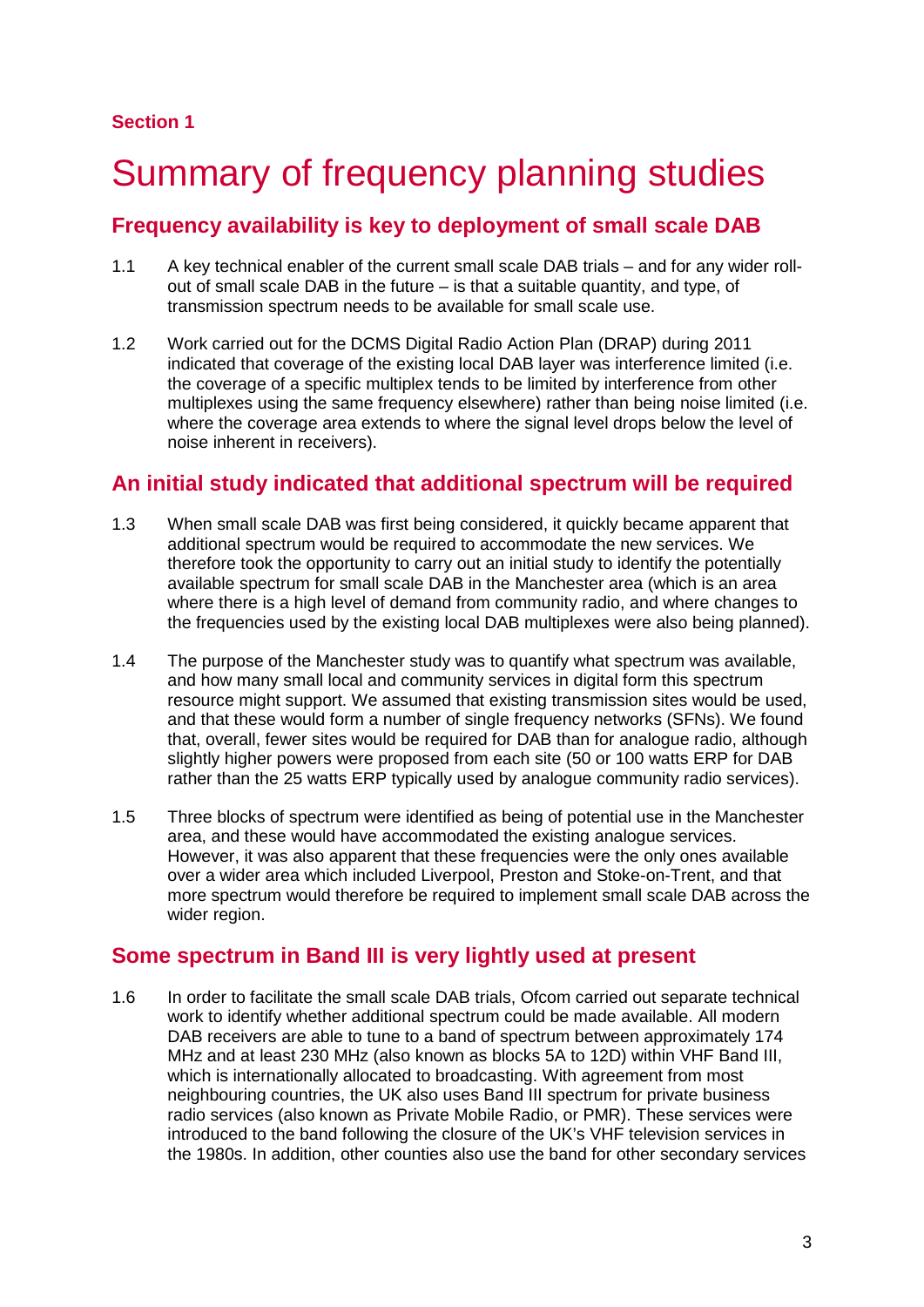such as Programme Making and Special Events (PMSE) equipment and Assisted Listening Devices (ALDs).

- 1.7 Band III was completely re-planned at the International Telecommunications Union regional planning conference held in Geneva in 2006 (Ge06). As part of this replanning, the UK agreed not to seek protection of business radio services in a part of Band III known as 'sub-band II'. Business radio services are more vulnerable to interference than the DAB and digital terrestrial television (DTT) services which are already carried in these bands in neighbouring countries. Had the UK continued the use of business radio in both sub-band I and sub-band II, this would have impeded the implementation of digital broadcasting in mainland Europe. Following the conference, sub-band II business radio users in the UK were advised of the likely increase in interference and advised to migrate to sub-band I or to alternative spectrum.
- 1.8 Sub-band II is now very lightly used, and in 2015 Ofcom gave the remaining users notice to vacate the band within five years. This will make six further frequency blocks available for small scale DAB. However, we carried out a technical assessment which indicated that continuing use by business radio until 2020 will mean that parts of north west England and the English midlands will have limited access until remaining business radio services have migrated out. The sub-band II blocks could be supplemented by any available frequencies within the existing local DAB spectrum.
- 1.9 The figure below illustrates how the usage of Band III looked before the Ge06 conference, and how it might look in 2020.



#### **Figure A1: Plan of UK Band III usage**

### **The additional spectrum could be suitable for small scale DAB, but would be subject to some constraints**

1.10 As mentioned above, the UK has already partially vacated business radio from subband II in order to enable the roll-out of DAB and DTT in mainland Europe. Neighbouring countries therefore now have broadcasting allocations on these frequencies which have protected rights recorded in the Ge06 Plan. Consequently, any UK roll-out of small scale DAB will not be able to impede the implementation of these services in neighbouring countries.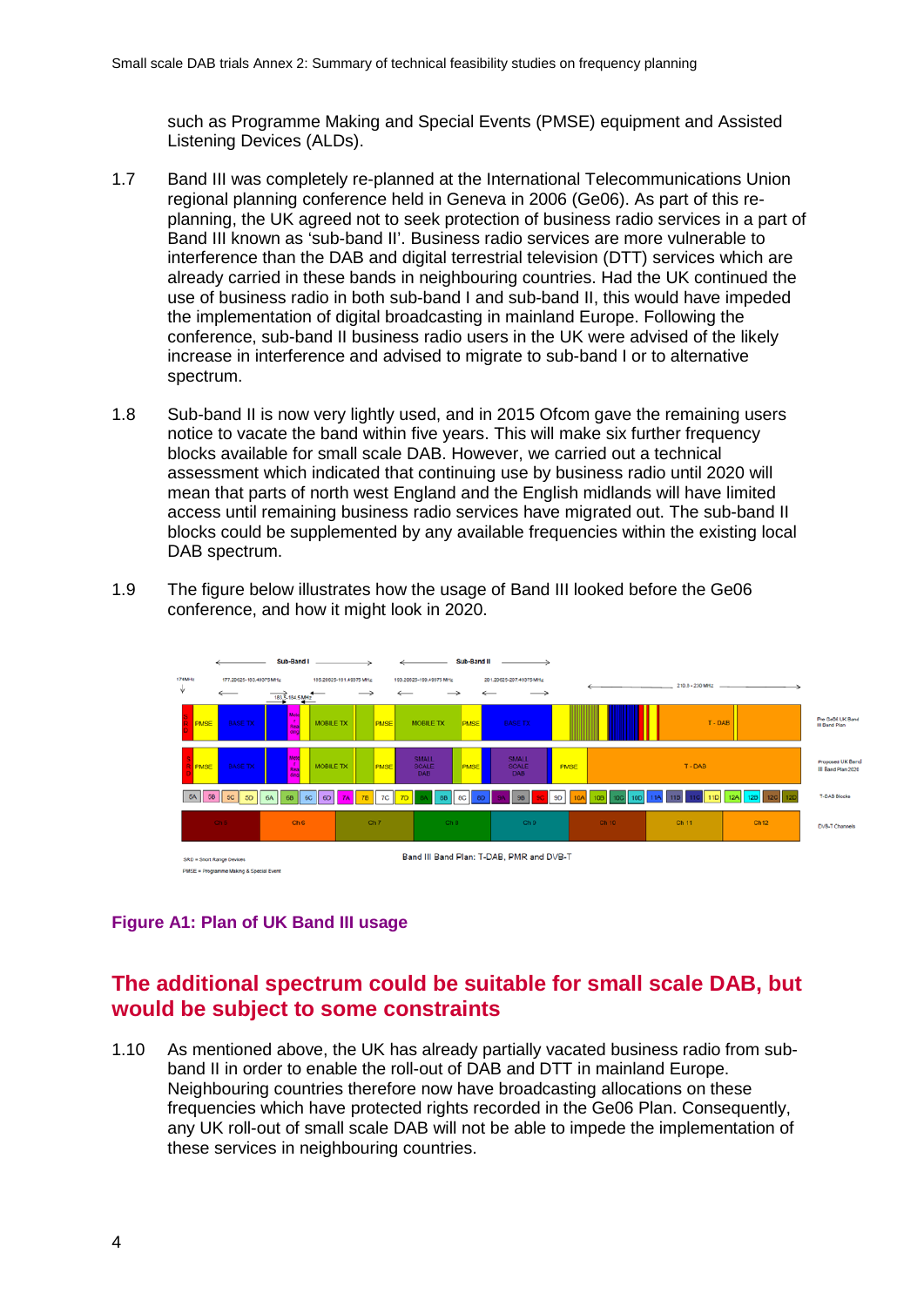- 1.11 The UK rolled out most of its existing DAB some years before neighbouring countries. The final requirements for DAB spectrum by Belgium, France, Ireland and the Netherlands are not yet fully known and may not be for several years. Where DTT in the VHF band was planned at Ge06, we now expect that these allocations will instead be used for DAB. It is within this changeable landscape that small scale DAB in the UK will need to be planned.
- 1.12 However, there is an increasing interest in small scale DAB in Europe, and this may provide opportunities to standardise usage in a particular part of the spectrum.
- 1.13 Based on neighbouring countries' existing Ge06 implementation rights and subsequent developments, we expect that the following areas could be subject to significant levels of interference (particularly to mobile DAB reception), on some or all frequency blocks in sub-band II:
	- SW Scotland (Dumfries & Galloway, Ayrshire, Isle of Arran, Mull of Kintyre);
	- Northern Ireland;
	- West and north Wales;
	- Southern & Eastern parts of England (including some or all of Cornwall, Devon, Dorset, Hampshire, the Isle of Wight, Sussex, Surrey, Kent, Essex, Suffolk, Norfolk & London).
- 1.14 While outside the scope of our technical studies, we expect similar issues on the Isle of Man and the Channel Islands.
- 1.15 Small scale DAB would need to be implemented on the frequency blocks which are available in each area on a case by case basis. However, as neighbouring countries' frequency plans evolve it is likely that some small scale DAB services could need to change frequency to accommodate this. They should be implemented in a technical manner that allows this.
- 1.16 When planning frequencies for analogue community radio, less restrictive planning parameters have been used than for local and national radio in order to maximise the number of services which can be provided. Ofcom believes that the same planning parameters already used for local and national DAB will also probably need to be applied to small scale DAB. However, for DAB there are two licensed coverage levels, classed as 'mobile' and 'indoor'. Within the indoor coverage zone, mobile coverage will also be available. Therefore, one option may be for us to plan and protect only indoor coverage. This would also allow more frequencies to be usable, particularly where interference from neighbouring countries is an issue.

### **Our second study concluded there would be sufficient spectrum to enable existing analogue services to move to DAB in most areas, although some areas of congestion remain**

1.17 Ofcom carried out a second technical study (available as Annex 4[1](#page-4-0) ) to identify whether the six additional blocks of sub-band II spectrum might be sufficient to potentially provide a technical opportunity for existing analogue-only community and

<span id="page-4-0"></span> <sup>1</sup> Annex 4, [http://stakeholders.ofcom.org.uk/market-data-research/other/radio-research/ssdab-final](http://stakeholders.ofcom.org.uk/market-data-research/other/radio-research/ssdab-final-report)[report](http://stakeholders.ofcom.org.uk/market-data-research/other/radio-research/ssdab-final-report)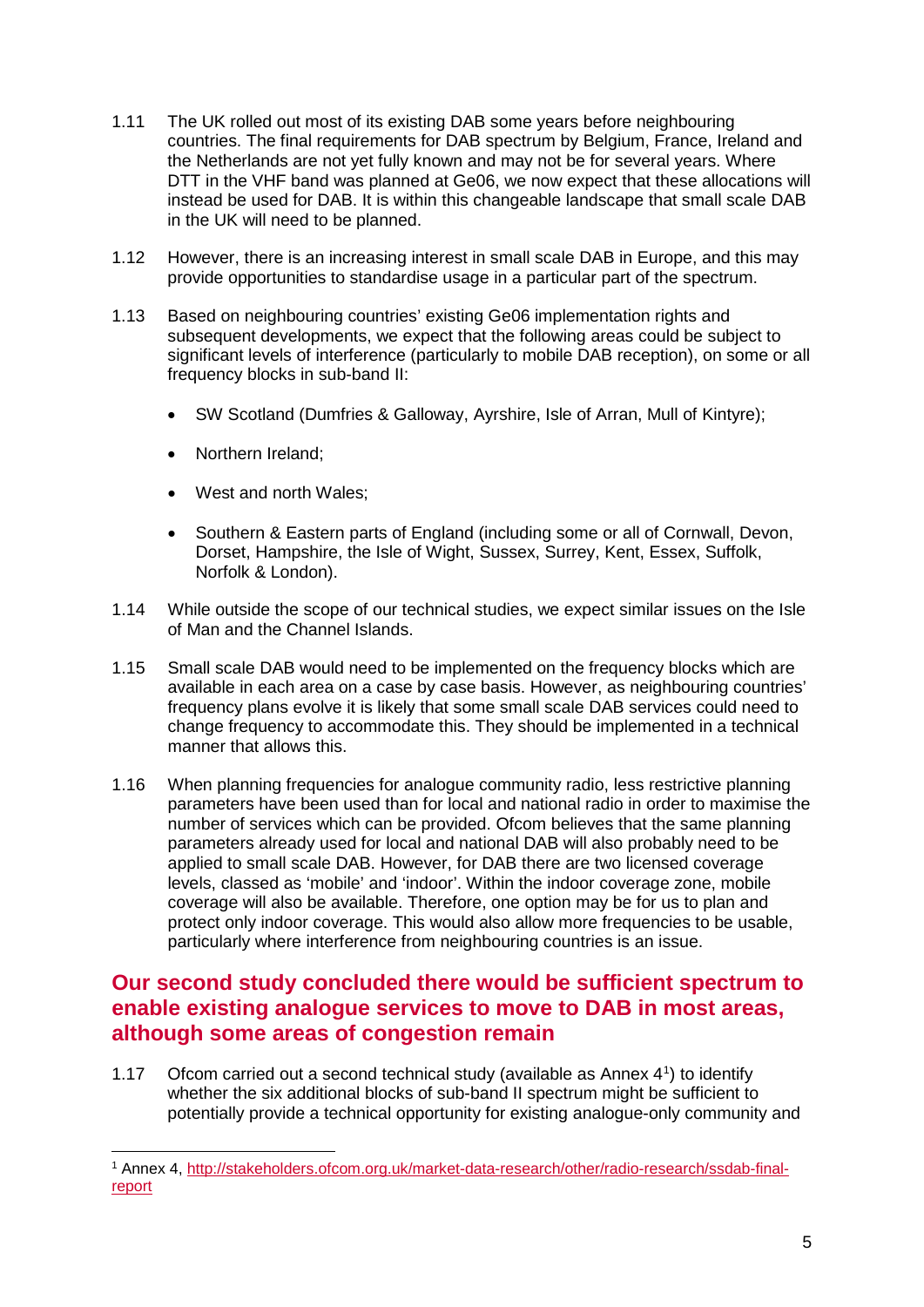local radio services to be carried on DAB. Where this was not possible the study considered whether any available blocks within the existing local DAB spectrum could be used instead.

- 1.18 The study assumed that the analogue broadcasters' existing transmission sites would be used for small scale DAB, and found that:
	- In all but a few locations six blocks of spectrum would be sufficient to create notional multiplexes which could accommodate all of the existing non-DAB services. The areas of congestion identified were:
		- o North Somerset and south east Wales;
		- o The east midlands of England (where no local DAB frequencies are available either);
		- o Areas to the south of Manchester.
	- Some additional benefit could also be gained by using the more efficient DAB+ coding, as more services could be carried on a single multiplex;
	- Indoor coverage would generally be protected from interference; however mobile coverage would often be reduced during periods of enhanced propagation (such as high pressure weather conditions);
	- Incoming international interference would be a significant issue in numerous locations;
	- Using powers of up to 100 watts and directional transmitting antennas, robust indoor coverage could be achieved while keeping levels of outgoing interference to neighbouring administrations to generally acceptable levels;
	- Overall fewer transmitters would be required for the notional digital multiplexes than for the individual analogue services they might carry.
	- While potential nominal coverage areas were found for all of the existing analogue services, the study did not investigate the potential for small-scale DAB in areas where there are no existing community or analogue-only radio stations. Further research would be required in order to produce a plan which will allow small scale DAB to be implemented in all areas.

### **There are other issues that require further consideration when developing a plan for small scale DAB deployment**

#### **Interference to local and national multiplexes**

1.19 New DAB transmitters have the potential to cause an effect known as 'adjacent channel interference' (ACI) or 'blocking' to reception of multiplexes which provide a service in the vicinity. In order to minimise this effect, the UK has endeavoured to cosite DAB services as far as possible. However, the different network topologies required for local and national services means this cannot always be achieved and in some cases mitigation measures are required. This mitigation is based on the premise that operator of the new multiplex resolves any issues, and mitigation is not applied retrospectively. Mitigation can be achieved in a number of ways, including: